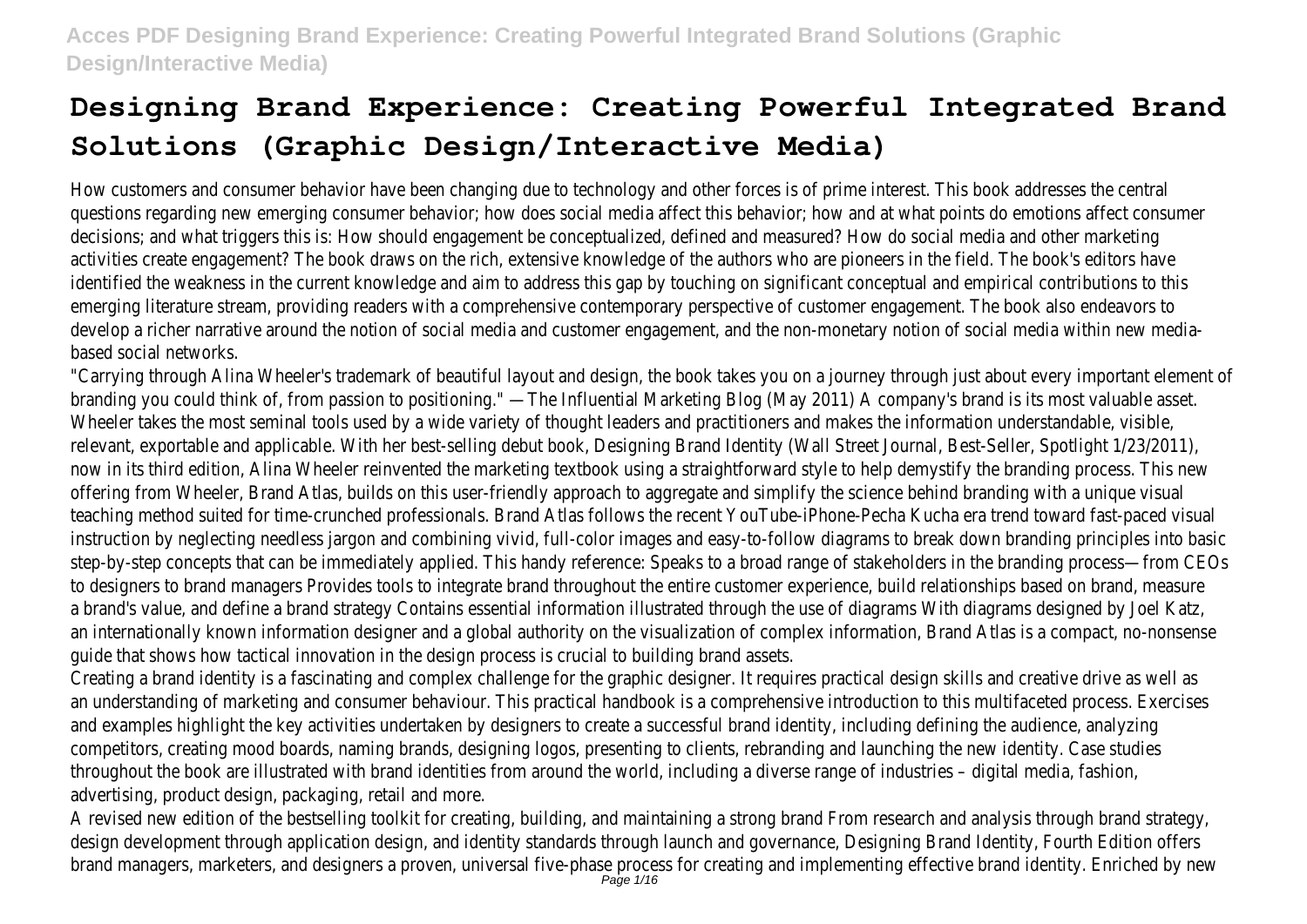case studies showcasing successful world-class brands, this Fourth Edition brings readers up to date with a detailed look at the latest trends in branding, including social networks, mobile devices, global markets, apps, video, and virtual brands. Features more than 30 all-new case studies showing best practices and world-class Updated to include more than 35 percent new material Offers a proven, universal five-phase process and methodology for creating and implementing effective brand identity Developing and Managing Brand Identity A Practical Guide to Retaining Brand Relevance Designing Brand Identity Secrets to Building Successful Brands in a Digital World A Framework for Integrating Brand, Experience, and Value Designing Brand Experience: Creating Powerful Integrated Brand Solutions Don't create boring e-learning! Cammy Bean presents a fresh, modern take on instructional design for e-learning. Filled with her personal insights and tips, The Accidental Instructional Designer covers nearly every aspect of the e-learning design process, including understanding instructional design, creating scenarios, building interactivity, designing visuals, and working with SMEs. You'll learn all about the CBT Lady and how to avoid her instructional design mistakes. Along the way, you'll hear from a few other accidental instructional designers, get ideas for your own projects, and find resources and references to take your own practice to the next level. The Accidental Instructional Designer is perfect for the learning professional or instructional designer who is just getting started with e-learning—or the more experienced practitioner looking for new ideas. In addition to sharing proven techniques and strategies, this book: covers best practices and what to avoid when designing an e-learning program presents e-learning in action through various case studies shows how you can go from being an accidental instructional designer to an intentional one. Founded in 1971, the Academy of Marketing Science is an international organization dedicated to promoting timely explorations of phenomena related to the science of marketing in theory, research, and practice. Among its services to members and the community at large, the Academy offers conferences, congresses and symposia that attract delegates from around the world. Presentations from these events are published in this Proceedings series, which offers a comprehensive archive of volumes reflecting the evolution of the field. Volumes deliver cutting-edge research and insights, complimenting the Academy's flagship journals, the Journal of the Academy of Marketing Science (JAMS) and AMS Review. Volumes are edited by leading scholars and practitioners across a wide range of subject areas in marketing science. This volume includes the full proceedings from the 2010 Academy of Marketing Science (AMS) Annual Conference held in Portland, Oregon. Completely updated and expanded, the second edition of David Airey's Logo Design Love contains more of just about everything that made the first edition so great: more case studies, more sketches, more logos, more tips for working with clients, more insider stories, and more practical information for getting the job and getting it done right. In Logo Design Love, David shows you how to develop an iconic brand identity from start to finish, using client case studies from renowned designers. In the process, he reveals how designers create effective briefs, generate ideas, charge for their work, and collaborate with clients. David not only shares his personal experiences working on identity projects–including sketches and final results of his own successful designs–he also uses the work of many well-known designers such as Paula Scher, who designed the logos for Citi and Microsoft Windows, and Lindon Leader, creator of the current FedEx identity, as well as work from leading design studios, including Moving Brands,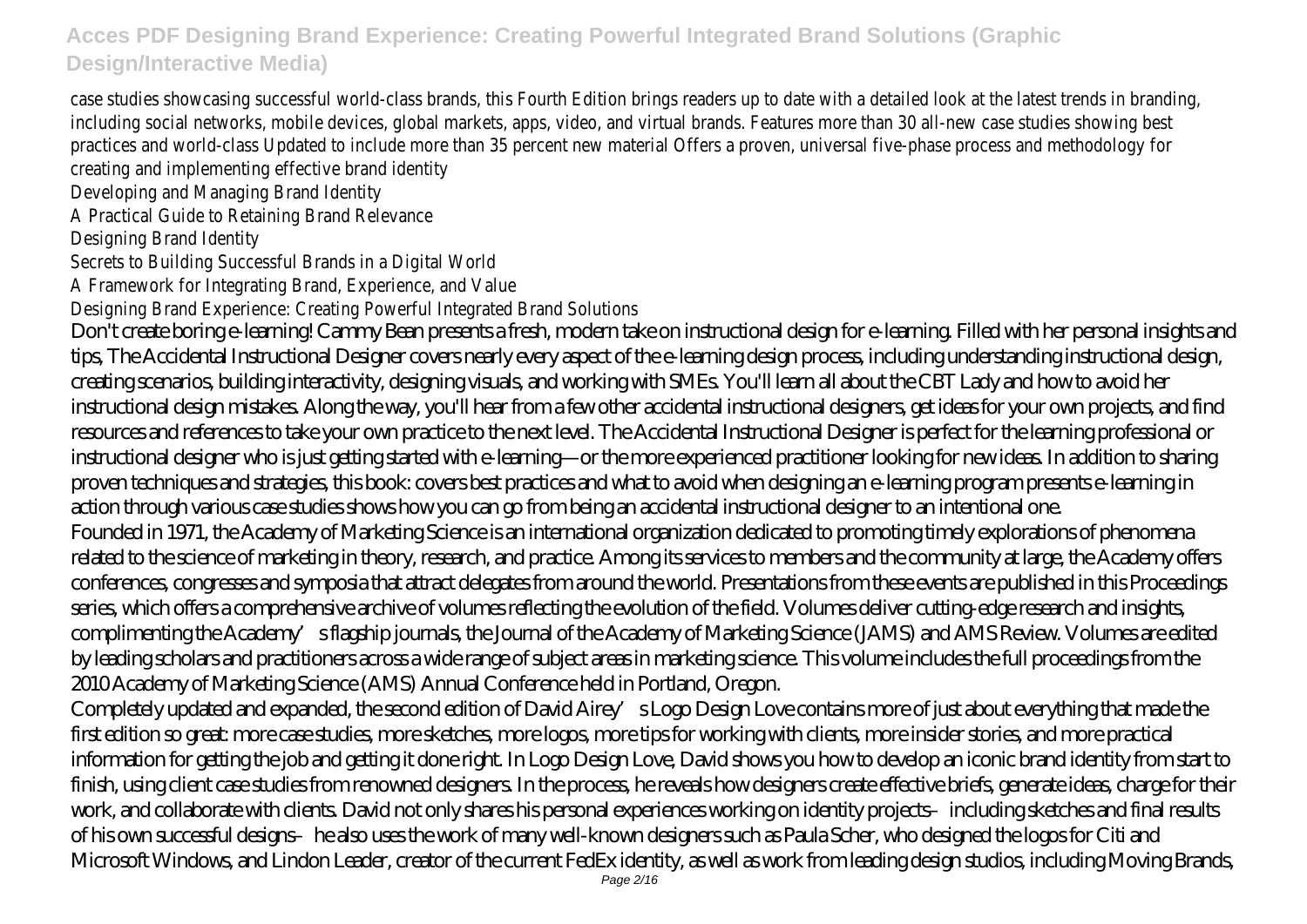Pentagram, MetaDesign, Sagmeister & Walsh, and many more. In Logo Design Love, you'll learn: Best practices for extending a logo into a complete brand identity system Why one logo is more effective than another How to create your own iconic designs What sets some designers above the rest 31 practical design tips for creating logos that last

Using examples from the gamut of hospitality, this book explores issues around people, services and spaces. It covers management issues such as marketing, human resources, operations, quality management, facilities management, project management and strategy, while considering hospitality operations within their wider geo-social and geo-environmental settings. This book includes a range of important contemporary topics, such as sustainability, resilience and ethics; supported throughout by learning objectives, case studies, review questions, links to videos and further reading suggestions.

Learning Design for the Digital Age

Design, User Experience, and Usability: Designing Pleasurable Experiences

DESIGNOLOGY. A Designer is a Scientist who creates an Emotional Connection between a Brand and its Audiences

Using the Power of High Design to Build a Lifelong Relationship with Your Audience

Designing B2B Brands

Building Brand Experiences

Branding today is a carefully orchestrated experience, supported by complex marketing strategies and sophisticated psychology. 'More Than A Name: An Introduction to Branding' is a modern, visually-instructive textbook offering a comprehensive introduction to the world of branding, from the theory to the practice of brand implementation. This book is a prerequisite for visual arts students, copywriters, brand strategists and marketers. Book jacket.

What is your brand? As a designer your success depends on how you brand yourself and the service you provide. This book will help you explore, develop, distill, and determine a distinctive brand essence, differentiate yourself, and create your visual identity. Build Your Own Brand is a guided journal designed to help you sketch, write, design, and conceive the way you brand yourself. More than 80 prompts and exercises will help you develop your: Personal brand essence Visual identity and style Resume and elevator pitch and much more! Whether you're trying to land a new job or launch a design business, let this unique guide light the way. You'll find helpful advice, interviews, and prompts from esteemed psychologists, creative directors, brand strategists, designers, artists, and experts from a variety of disciplines. Build your own brand today!

"As an in-depth explanation of one organisation's brand strategy, this guide is both fascinating and full of useful insights." — The CA magazine (UK) Get tactical insight from the top business-to-business branding experts—and gain a global presence This comprehensive manual lays out the steps necessary for creating an iconic global identity. It uses the lessons and inside knowledge of Deloitte, the world's largest professional services organization, to help other business-to-business operations deliver a high-impact, value-added brand experience. This book will illustrate all the components of an integrated brand identity system, and how they can be crafted and implemented for optimal effect. Here, the speculative is replaced by the proven: a seamless framework for global brand success, created and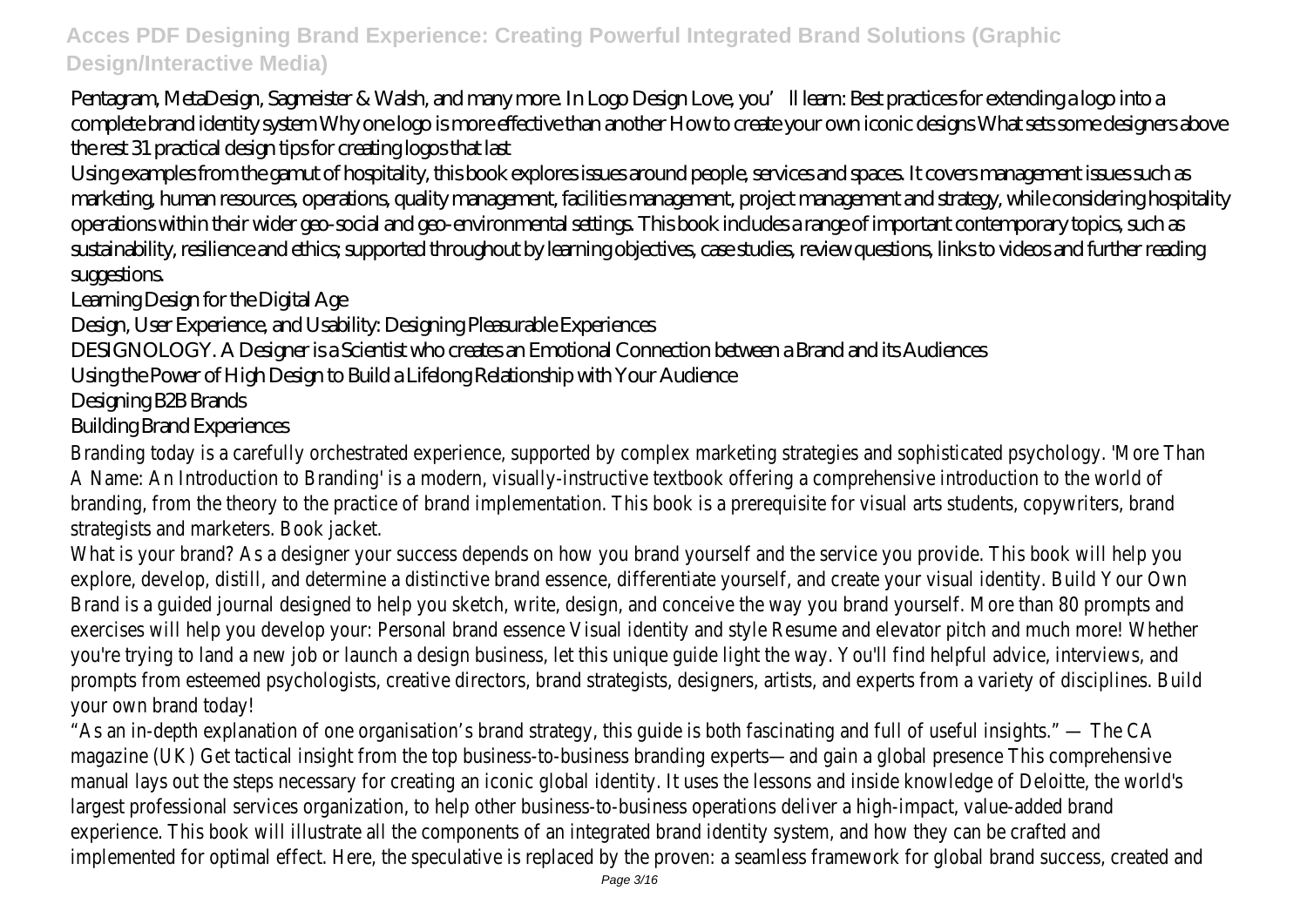followed by an organization renowned for its consulting and advisory services. Features essential up-to-date strategies for keeping your brand fresh and enduring Addresses the role of designers; the marketing and communication function; human resources and talent teams; agencies and vendors; and more Considers the impact of digital and social media, two massive forces requiring new thinking for B2B brands Incorporates best practices for emerging markets With guidance that takes you on a clear, linear path toward achieving your brand objectives, this impressive single-source volume is the one book no business marketing professional should be without. Understand how to retain brand relevance by building effective and memorable brand experiences, through this robust and practical management tool. More Than A Name

Branding Intelligence Made Visible

Customer Engagement

An Introduction to Branding

Lessons from Deloitte and 195,000 Brand Managers

Bridge the gap between business and design to improve thecustomer experience Businesses thrive when they can engage customers. And, whilemany companies understand that design is a powerful tool forengagement, they do not have the vocabulary, tools, and processesthat are required to enable design to make a difference.Experience Design bridges the gap between business anddesign, explaining how the quality of customer experience is thekey to unlocking greater engagement and higher customer lifetimevalue. The book teaches businesses how to think about design as aprocess, and how this process can be used to create a betterquality of experience across the entire customer journey. Experience Design also serves as a reference tool forboth designers and business leaders to help teams collaborate moreeffectively and to help keep focus on the quality of theexperiences that are put in front of customers. Explains how to use experience-centric design for bettercustomer engagement Offers a framework for thinking and talking about "experiencedesign," from a company and customer perspective Authors Patrick Newbery and Kevin Farnham are the ChiefStrategy Officer and CEO of Method respectively, anexperience design company that solves business challengesthrough design to create integrated brand, product, andservice experiences Improve the quality of the experiences customers have with yourcompany and watch engagement soar.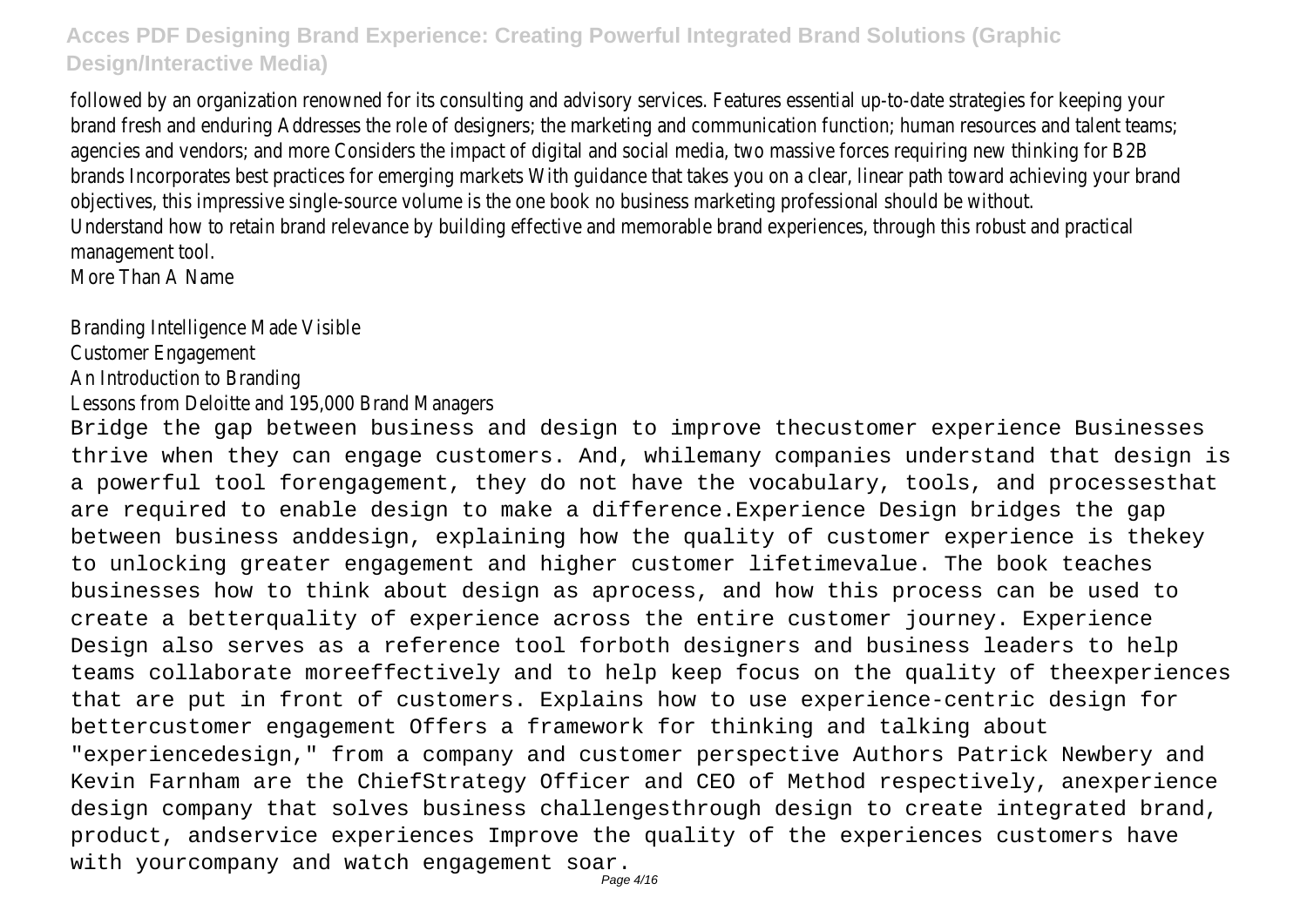3 breakthrough guides to building, revitalizing, and sustaining great brands — and profiting from them! In three indispensable books, you'll discover powerful new ways to build, rebuild, and sustain any brand — and leverage branding to supercharge profits and growth. In Six Rules for Brand Revitalization, Larry Light and Joan Kiddon teach the invaluable lessons of one of history's most successful brand revitalizations: the reinvigoration of McDonald's®. Drawing on that experience, the authors introduce a systematic blueprint for resurrecting any brand, and driving it to unprecedented success. Learn how to refocus your entire organization around common goals and a common brand promise...restore brand relevance based on profound knowledge of your customers... leverage innovation to reinvent your total brand experience… create a "plan to win," and execute on it. The Truth About Creating Brands People Love reveals 51 bite-size, easy-touse techniques for building great brands, and keeping them great. Learn powerful truths about positioning brands and developing brand meaning; using brands to drive corporate profits; managing advertising, pricing, and segmentation, and much more. Finally, What's Your Story?: Storytelling to Move Markets, Audiences, People and Brands shows how to leverage the universal human activity of storytelling: your most powerful, most underutilized tool for competitive advantage. Legendary business thinkers Ryan Mathews and Watts Wacker help you take control of the stories your business tells, make them believable and unforgettable, make them move your customers to act! From world-renowned leaders and experts, including Larry Light, Joan Kiddon, Brian D. Till, Donna D. Heckler, Ryan Mathews, and Watts Wacker

This book offers a new method for aligning brand management and user experience goals. Brand management deals with conveying individual brand values at all marketing contact points, the goal being to reach the target group and boost customer retention. In this regard, it is important to consider the uniqueness of each brand and its identity so as to design pleasurable and high-quality user experiences. Combining insights from science and practice, the authors present a strategy for using interaction patterns, visual appearance, and animations to validate the actual brand values that are experienced by users while interacting with a digital product. Further, they introduce a 'UX identity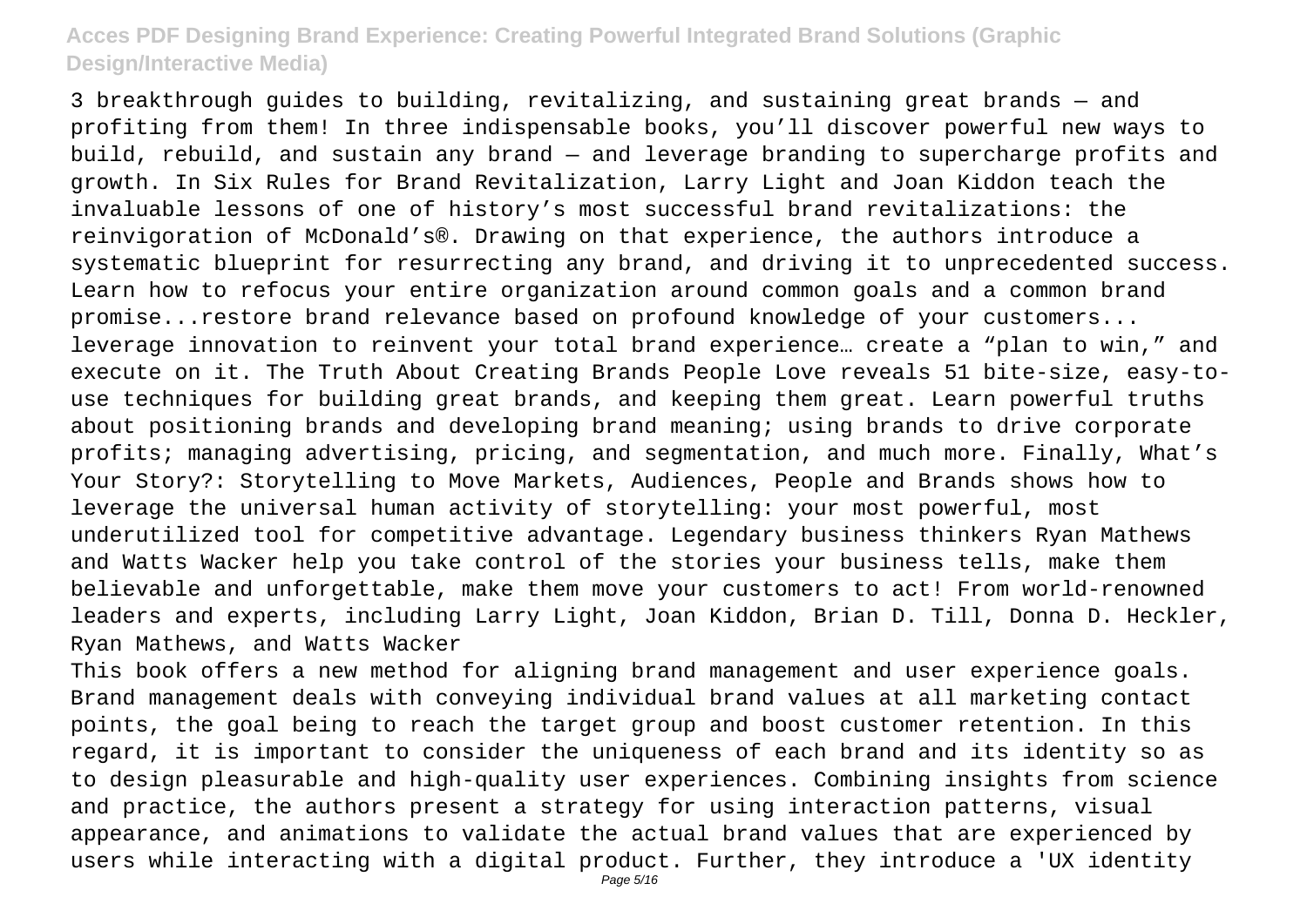scale' by assigning brand values to UX related psychological needs. The method applied is subsequently backed by theoretical concepts and illustrated with practical examples and case studies on real-world mobile applications.

This book highlights how digital communication has brought about changes in branding, namely in design, the media, communication languages, the relationship with audiences, experience design, behaviour, culture, and brand management mechanisms. On the other hand, as it argues, artificial intelligence has opened the door to other ways of dealing with big data and communicating with mass audiences, through the customization of messages or a one-to-one logic. Overall, the book shows that the intersections between digital communication and artificial intelligence point towards a new reality in brand communication, which includes computer vision, pattern recognition, and changes in the design business and in the way communication design and branding are done.

The Partnership Economy

How Modern Businesses Find New Customers, Grow Revenue, and Deliver Exceptional Experiences

Creating a Brand Identity: A Guide for Designers

Brand Romance

Corporations and American Democracy

An Essential Guide for the Whole Branding Team

The three-volume set LNCS 10288, 10289, and 10290 constitutes the proceedings of the 6th International Conference on Design, User Experience, and Usability, DUXU 2017, held as part of the 19th International Conference on Human-Computer Interaction, HCII 2017, in Vancouver, BC, Canada, in July 2017, jointly with 14 other thematically similar conferences. The total of 1228 papers presented at the HCII 2017 conferences were carefully reviewed and selected from 4340 submissions. These papers address the latest research and development efforts and highlight the human aspects of design and use of computing systems. The papers accepted for presentation thoroughly cover the entire field of Human-Computer Interaction, addressing major advances in knowledge and effective use of computers in a variety of application areas. The total of 168 contributions included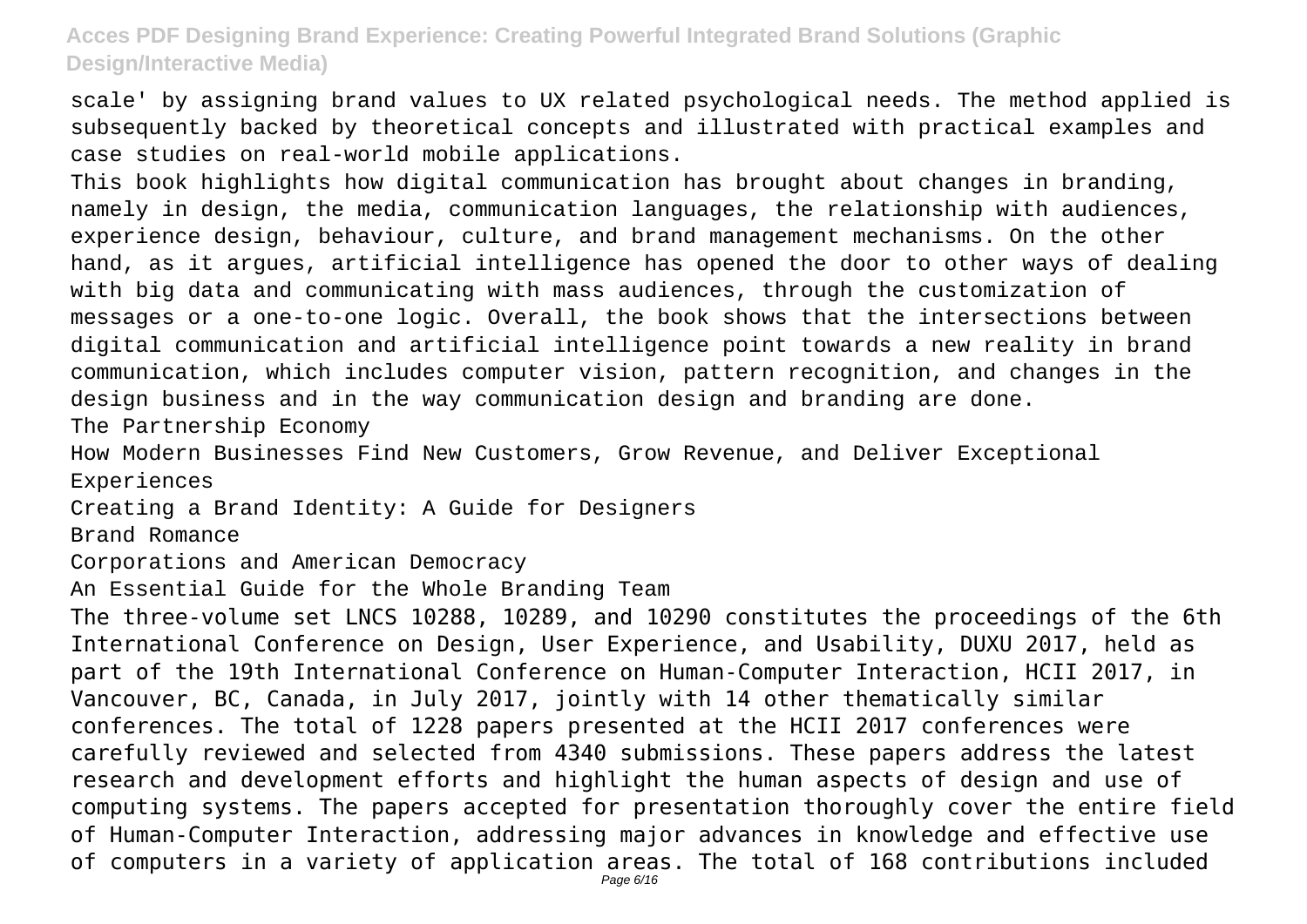in the DUXU proceedings were carefully reviewed and selected for inclusion in this threevolume set. LNCS 10288: The 56 papers included in this volume are organized in topical sections on design thinking and design philosophy; aesthetics and perception in design; user experience evaluation methods and tools; user centered design in the software development lifecycle; DUXU education and training. LNCS 10289: The 56 papers included in this volume are organized in topical sections on persuasive and emotional design; mobile DUXU; designing the playing experience; designing the virtual, augmented and tangible experience; wearables and fashion technology. LNCS 10290: The 56 papers included in this volume are organized in topical sections on information design; understanding the user; DUXU for children and young users; DUXU for art, culture, tourism and environment; DUXU practice and case studies.

Retaining brand relevance is fundamental to organizational success, and an increasing challenge that high-level marketing professionals now face. In the past, many have responded with product or price-based competition, yet this can only propel a brand so far when it comes to retaining long-term relevance. Research shows that consumers are in fact driven by emotion and positive brand experiences have the power to drive engagement, while simultaneously offering countless options for competitive differentiation. Building Brand Experiences enables managers and executives to realize this and create tailored, relevant experiences that will appeal to consumers and drive brand performance. Practically structured around The Brand Experience Blueprint, Building Brand Experiences provides a step-by-step guide to the process of building effective brand experiences based on tried-and-tested tools, templates and informed research. Combining expert insight and real-world examples in an anecdotal and digestible way, Building Brand Experiences is the essential guide to crafting relevant experiences that consumers will love, to improve brand engagement and drive results.

Customers who have inconsistent experiences with products and services are understandably frustrated. But it's worse for organizations that can't pinpoint the causes of these problems because they're too focused on processes. This updated book shows your team how to use alignment diagrams to turn valuable customer observations into actionable insight.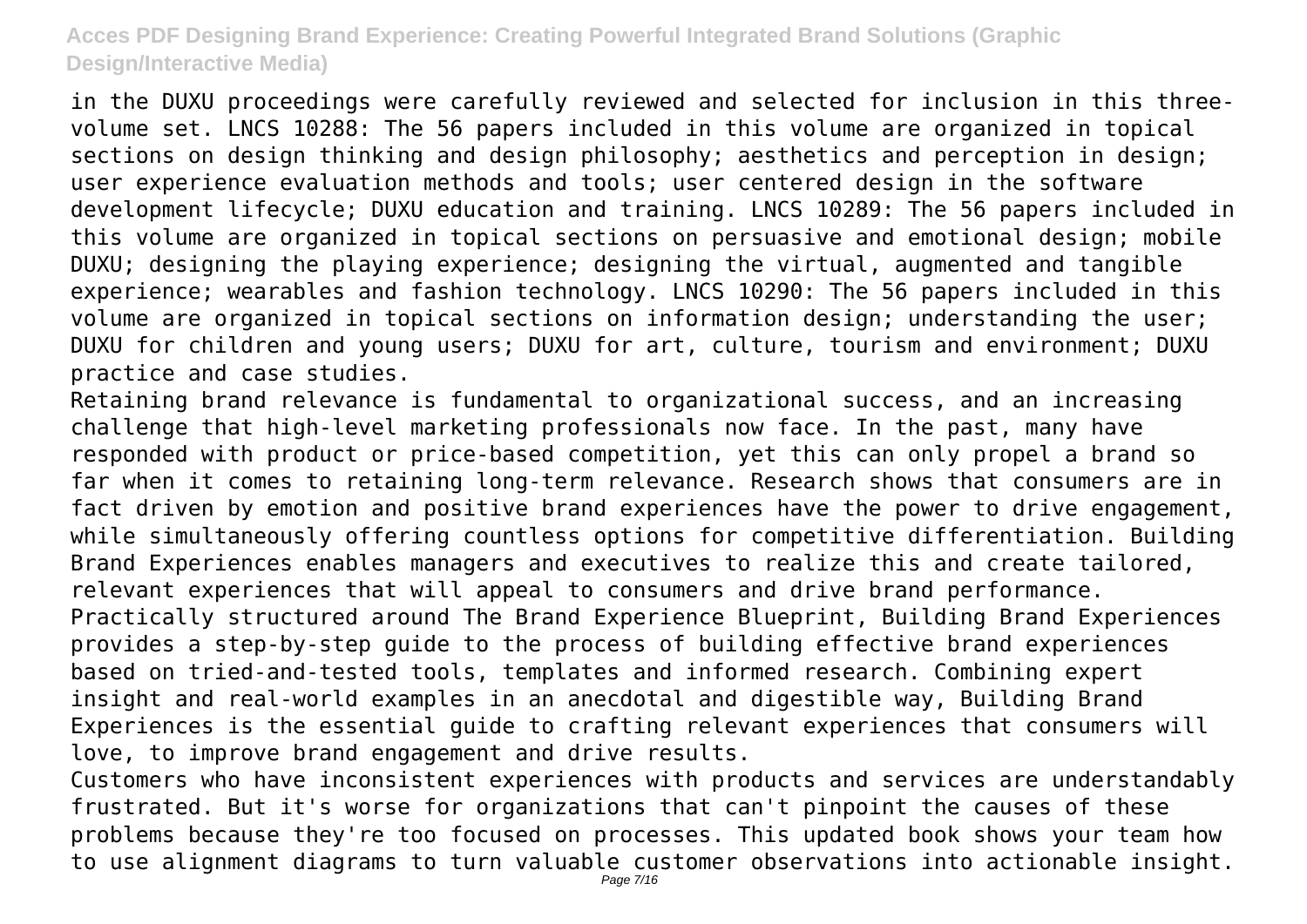With this powerful technique, you can visually map existing customer experience and envision future solutions. Designers, product and brand managers, marketing specialists, and business owners will discover how experience diagramming helps you determine where business goals and customer perspectives intersect. Armed with this insight, you can provide the people you serve with real value. Mapping experiences isn't just about product and service design; it's about understanding the human condition. Emphasize recent changes in business using the latest mapping techniques Create diagrams that account for multichannel experiences as well as ecosystem design Understand how facilitation is increasingly becoming part of mapping efforts, shifting the focus from a deliverable to actionability Explore ways to apply mapping of all kinds to noncommercial settings, such as helping victims of domestic violence Corporate Brand Design offers a unique and comprehensive exploration of the relationship between companies, their brand design, and their stakeholders. The book begins its approach with a literature review, to provide an overview of current thinking on the subject and establish a theoretical framework. The following sections cover key stages during the corporate brand development process: Brand signature design, its components and impact on brand reputation; website design and how it builds customer perception of the brand; corporate architecture design and the branding of space and place; brand experience design from a sensuality perspective. International case studies from a range of industries feature in each chapter to demonstrate how the theory translates to practice, alongside case questions to cement learning and definitions of the key constructs. By combining academic theory with practical case studies and examples, readers will gain a thorough understanding of the corporate brand design process and how it influences customer identification and loyalty to the brand. The book is a useful resource for advanced undergraduate and postgraduate students of strategic brand management, corporate brand design and visual identity, and marketing communications. Branding Strategies for Success (Collection) 6th International Conference, DUXU 2017, Held as Part of HCI International 2017, Vancouver, BC, Canada, July 9-14, 2017, Proceedings, Part II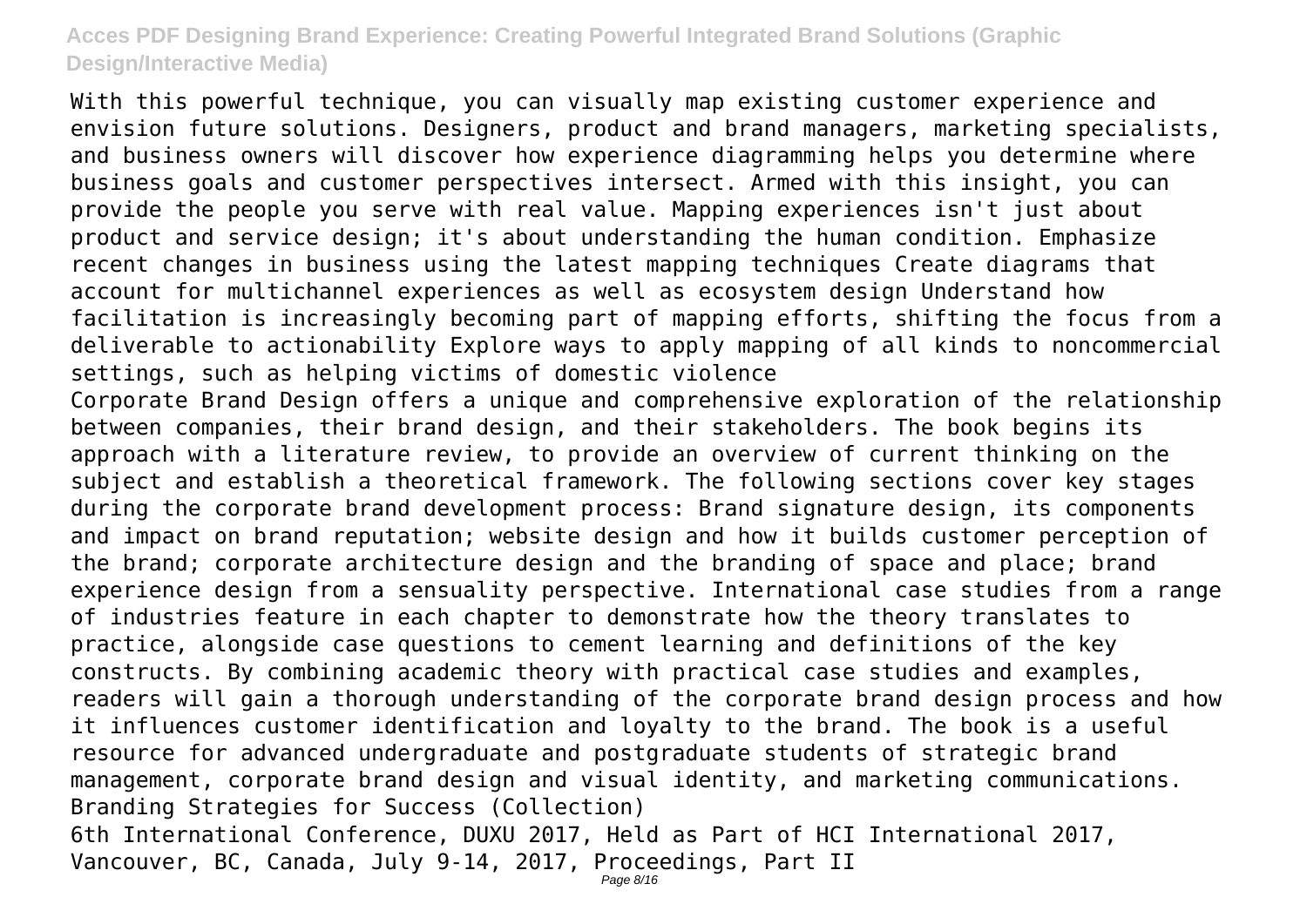The Experience When Business Meets Design Brand Atlas Experience Design

# BoogarLists | Directory of Marketing Services

Events Management is the must-have introductory text providing a complete A-Z of the principles and practices of planning, managing and staging events. The book: introduces the concepts of event planning and management presents the study of events management within an academic environment discusses the key components for staging an event, covering the whole process from creation to evaluation examines the events industry within its broader business context, covering impacts and event tourism provides an effective guide for producers of events contains learning objectives and review questions to consolidate learning Each chapter features a reallife case study to illustrate key concepts and place theory in a practical context, as well as preparing students to tackle any challenges they may face in managing events. Examples include the Beijing Olympic Games, Google Zeitgeist Conference, International Confex, Edinburgh International Festival, Ideal Home Show and Glastonbury Festival. Carefully constructed to maximise learning, the text provides the reader with: a systematic guide to organizing successful events, examining areas such as staging, logistics, marketing, human resource management, control and budgeting, risk management, impacts, evaluation and reporting fully revised and updated content including new chapters on sustainable development and events, perspectives on events, and expanded content on marketing, legal issues, risk and health and safety management a companion website: www.elsevierdirect.com/9781856178181 with additional materials and links to websites and other resources for both students and lecturers This innovative approach -- blending practicality and creativity -- is now in full-color! From translating the vision of a CEO and conducting research, through designing a sustainable identity program and building online branding tools, Designing Brand Identity helps companies create stronger brands by offering real substance. With an easy-to-follow style, step-by-step considerations, and a proven, universal five-phase process for creating and implementing effective brand identity, the book offers the tools you need, whether a brand manager, marketer, or designer, when creating or managing a brand. This edition includes a wealth of full-color examples and updated case studies for world-class brands such as BP, Unilever, Citi, Tazo Tea, and Mini Cooper. Alina Wheeler (Philadelphia, PA) applies her strategic imagination to help<br>Page 9/16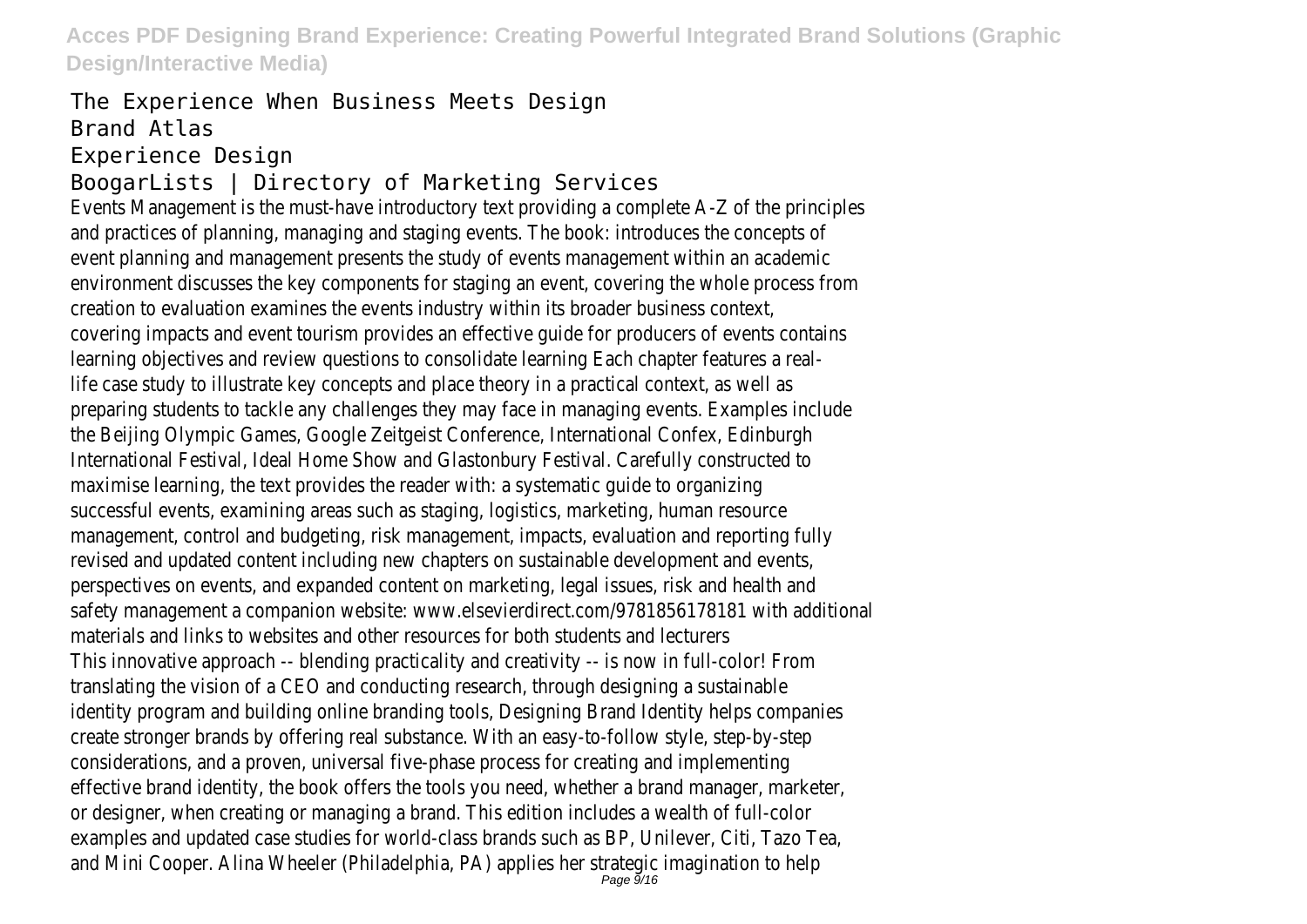build brands, create new identities, and design brand-identity programs for Fortune 100 companies, entrepreneurial ventures, foundations, and cities.

Recent Supreme Court decisions in Citizens United and other high-profile cases have sparked disagreement about the role of corporations in American democracy. Bringing together scholars of history, law, and political science, Corporations and American Democracy provides essential grounding for today's policy debates.

This book summarises the latest thinking and best practice in the domain of branding All new real marketing campaigns show how branding theories are implemented in practice Brought right up to date with a clear European and UK focus

Strategies, Prompts and Exercises for Marketing Yourself

Brand Rewired

The Accidental Instructional Designer

Build Your Own Brand

#### The Psychology Behind Successful Digital Products and Services Managing Strategic Design

Designing Brand Experience: Creating Powerful Integrated Brand SolutionsCengage Learning

Make it easy for students to understand: Clear, Simple Language and Visual Learning Aids The authors use simple English and short sentences to help students grasp concepts more easily and quickly. The text consists of full-colored learning cues, graphics, and diagrams to capture student attention and help them visualize concepts. Know Your ESM presents quick review questions designed to help students consolidate their understanding of key chapter concepts. Make it easy for students to relate: Cases and Examples written with a Global Outlook The first edition global outlook is retained by having an even spread of familiar cases and examples from the world's major regions: 40% from American, 30% from Asia and 30% from Europe. Help students see how various concepts fit into the big picture: Revised Framework An improved framework characterized by stronger chapter integration as well as tighter presentation and structure. Help instructors to prepare for lessons: Enhanced Instructor Supplements Instructor's Manual: Contain additional individual and group class activities. It also contains chapter-by-chapter teaching suggestions. Powerpoint Slides: Slides will feature example-based teaching using many examples and step-by-step application cases to teach and illustrate chapter concepts. Test Bank: Updated Test Bank that is Test Gen compatible. Video Bank: Corporate videos and advertisements help link concept to application. Videos will also come with teaching notes and/or a list of questions for students to answer. Case Bank: Cases can be in PDF format available for download as an Instructor Resource. "Today you can build powerful, enduring brands at amazingly low cost -- without expensive ad campaigns, huge marketing budgets, selfinterested outside agencies, or deep specialized expertise. [...] Chris Grams integrates classic brand positioning concepts with 21st century digital strategies, tools, and practices. Grams presents great new ways to collaboratively uncover, communicate, and evolve your ideal brand position, embed it in organizational culture, and work with your brand community to make it come to life. This step-by-step guide will lead you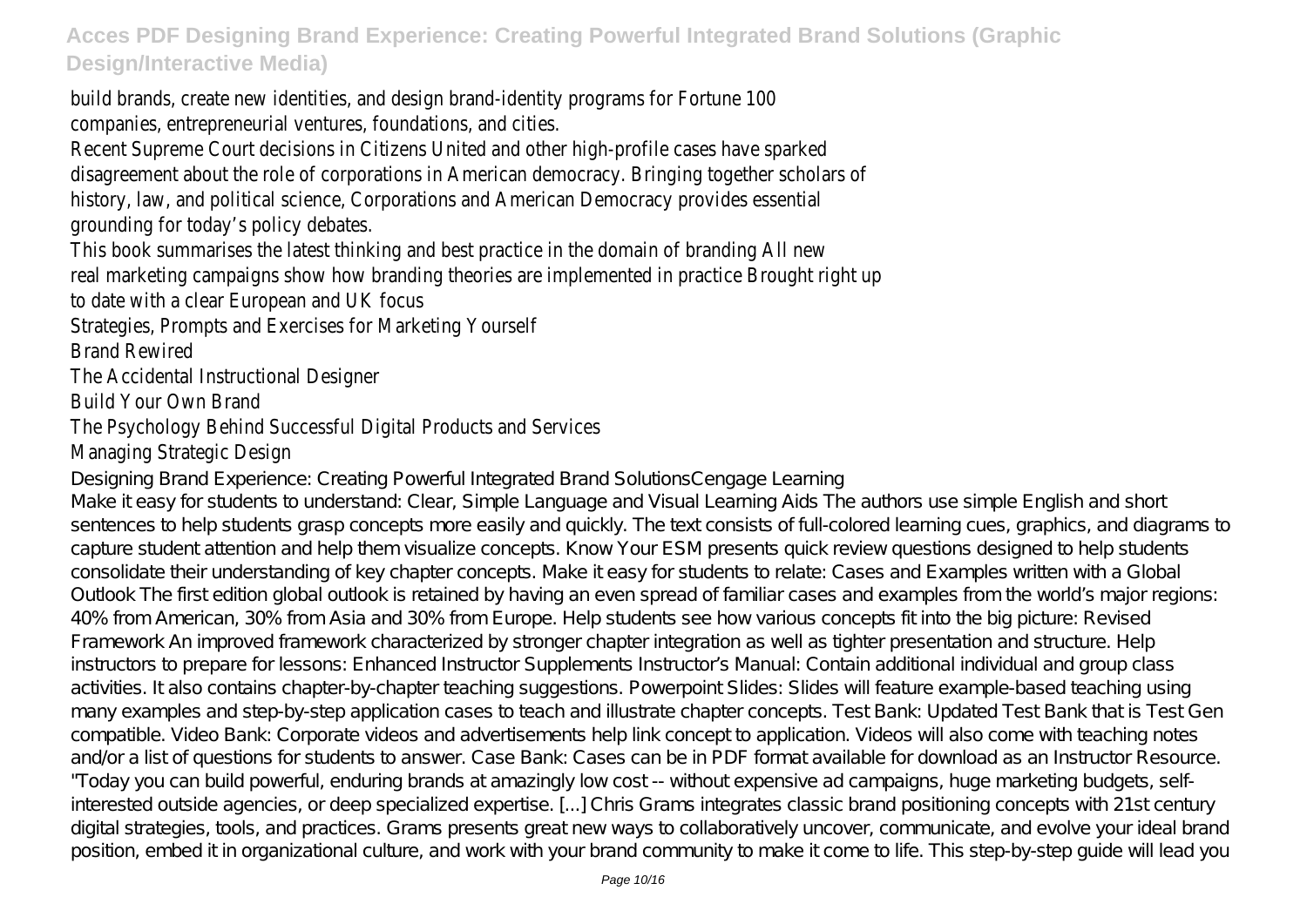through the entire brand positioning process, while providing all you need to build a winning brand on a tight budget"--Back cover. For brands to succeed in a competitive environment they need to build a 'loving' relationship with their customers. Brands need to construct an emotional engagement with customers so that they feel genuinely connected to it and what it has to offer. Through 15 steps this books reveals how to use High Design principles to build a truly loved brand.

Design, Visual Communication and Branding

Graphic Design Solutions

Proceedings of the 2010 Academy of Marketing Science (AMS) Annual Conference

Powered by Design

Events Management

Creating Powerful Brands

**Unlock the enormous potential of strategic partnerships You think you know partnerships, don't you? But the nature and growth potential — of partnerships for business has transformed in recent years. In The Partnership Economy, partnership automation expert and impact.com CEO David A. Yovanno delivers an insightful, actionable guide to navigating this newly defined era and growing your company's revenue far beyond expectations. Using real-life examples from well-known brands such as Fabletics, Target, Ticketmaster, Walmart, and more, the book offers practical frameworks on how to unlock the value of modern partnerships. Along with showing how partnerships build brand awareness, customer loyalty, and competitive advantage, Yovanno reveals the tremendous possibilities for growth when partnership agreements work in concert across all partnership types, such as influencers, commerce content publishers, business-tobusiness integrations, and affiliate rewards. In this book, you'll learn: Why and how the most innovative companies, both large and small, and across industries, invest in their partnership programs and consequently drive up to a third or more revenue for their organization How a variety of partnership types, including influencers, commerce content, traditional affiliate programs, and more, operate and how each can make a difference in your business Why you don't have to wait you can begin your partnerships strategy today, either in-house or through agency partners, with a point-by-point startup plan and roadmap for growth What partnership maturity means and how to diversify and grow your partnerships program to fully unleash your organization's growth potential Perfect for founders, executives, managers, and anyone responsible for revenue acquisition in any industry or sector, The Partnership Economy is an indispensable guide for anyone planning to grow their business and its revenue.**

**GRAPHIC DESIGN SOLUTIONS, 6th EDITION, is the most comprehensive reference on graphic design for print and screen media. Author Robin Landa introduces principles of design and how they apply to the various graphic design disciplines, and major applications are explained and illustrated with professional work and diagrams. This text serves as a solid foundation for typographic design, advertising design and graphic design. In-depth coverage includes such topics as design principles, the design process, concept generation, branding and visual identity, design for web and mobile, package design, portfolio development, social media, ad campaigns and more. Important Notice: Media content referenced within the product description or the product text may not be available in the ebook version.** Page 11/16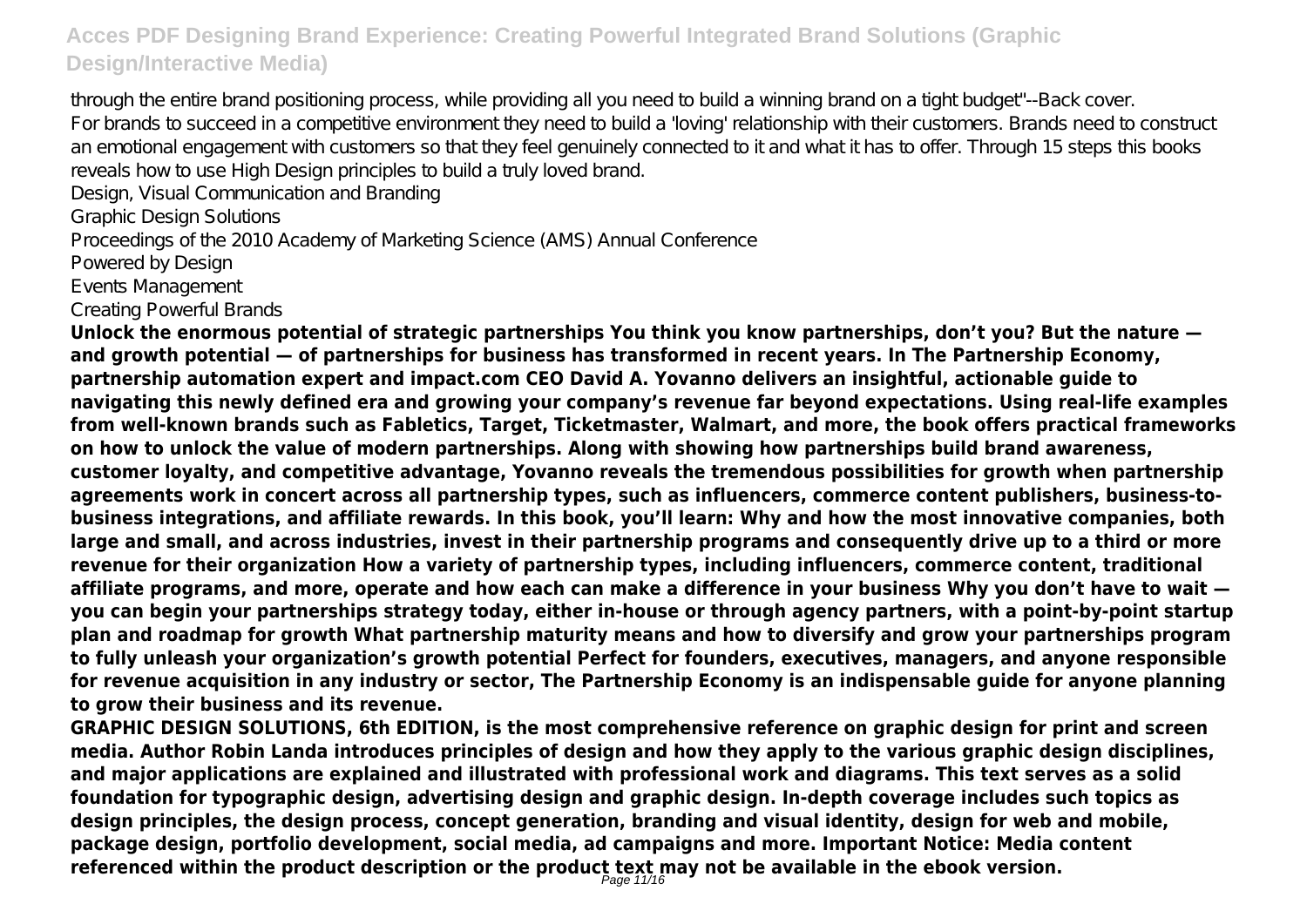**In today's competitive marketplace, establishing a creative and comprehensive branding program is crucial to achieving business success. This dynamic new book from best-selling author Robin Landa is an all-inclusive guide to generating ideas and creating brand applications that resonate with an audience. A highly visual examination of each phase of the branding process includes comprehensive coverage of the key brand applications of graphic design and advertising. Readers gain valuable insight into the art of designing individual brand applications-brand identity, promotional design, identification graphics, web sites, advertising, and unconventional/guerilla formats, among others-while benefiting from the thoughtful commentary and full-color branding work of award-winning designers and creative directors worldwide. Important Notice: Media content referenced within the product description or the product text may not be available in the ebook version.**

**Welcome to a new era of business in which your brand is defined by those who experience it. Do you know how your customers experience your brand today? Do you know how they really feel? Do you know what they say when you re not around? In an always-on world where everyone is connected to information and also one another, customer experience is your brand. And, without defining experiences, brands become victim to whatever people feel and share. In his new book X: The Experience When Business Meets Design bestselling author Brian Solis shares why great products are no longer good enough to win with customers and why creative marketing and delightful customer service too are not enough to succeed. In X, he shares why the future of business is experiential and how to create and cultivate meaningful experiences. This isn't your ordinary business book. The idea of a book was re-imagined for a digital meets analog world to be a relevant and sensational experience. Its aesthetic was meant to evoke emotion while also giving new perspective and insights to help you win the hearts and minds of your customers. And, the design of this book, along with what fills its pages, was done using the principles shared within. Brian shares more than the importance of experience. You'll learn how to design a desired, meaningful and uniform experience in every moment of truth in a fun way including: How our own experience gets in the way of designing for people not like us Why empathy and new perspective unlock creativity and innovation The importance of User Experience (UX) in real life and in executive thinking The humanity of Human-Centered Design in all you do The art of Hollywood storytelling from marketing to product design to packaging Apple's holistic approach to experience architecture The value of different journey and experience mapping approaches The future of business lies in experience architecture and you are the architect. Business, meet design. X Connecting Branding, Creativity, and Intellectual Property Strategy**

**X**

**Managing Hospitality Experiences Logo Design Love The Ad-free Brand A Complete Guide to Creating, Building, and Maintaining Strong Brands** *Whether you're the project manager for your company's rebrand, or you need to educate your staff or your students*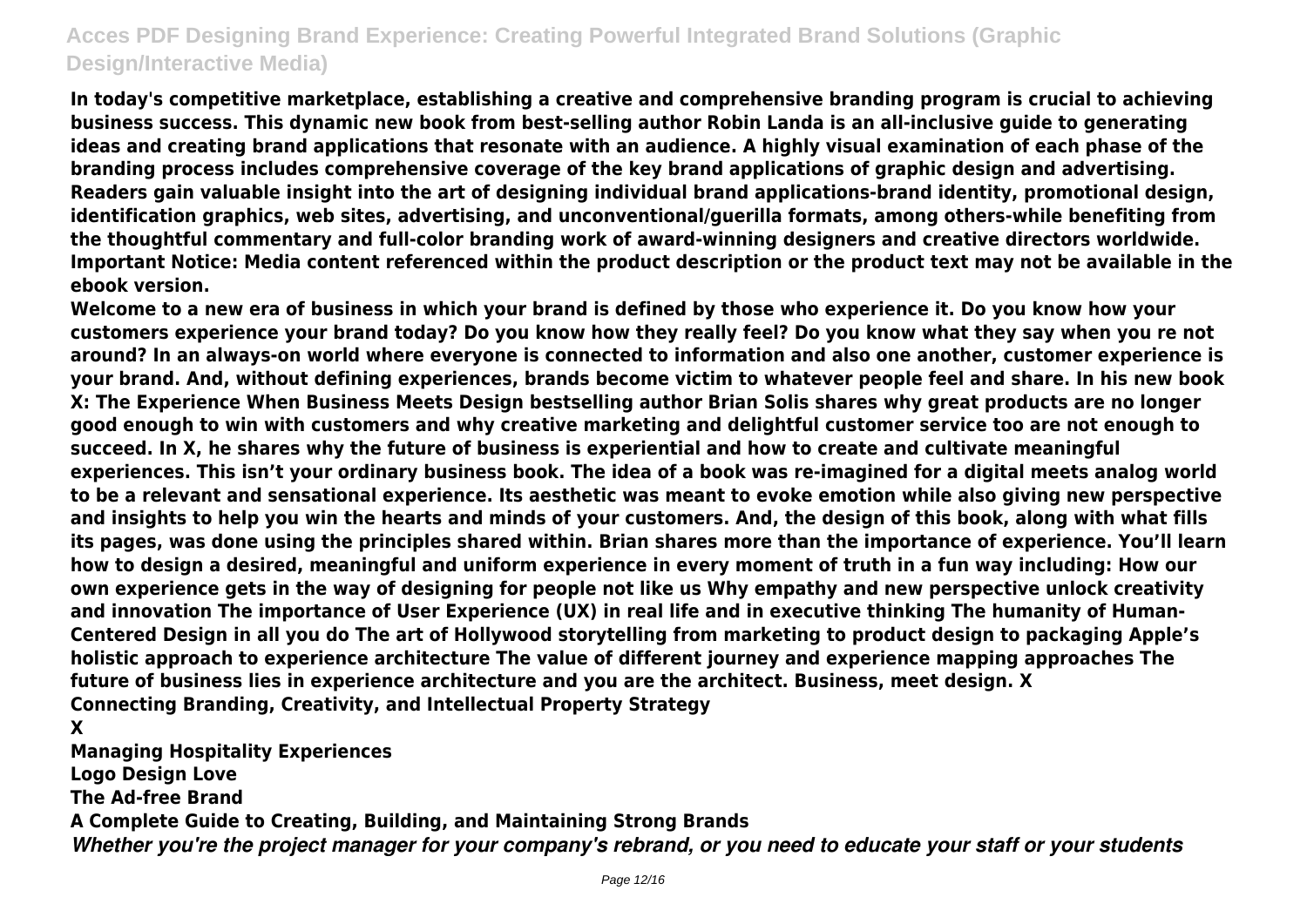*about brand fundamentals, Designing Brand Identity is the quintessential resource. From research to brand strategy to design execution, launch, and governance, Designing Brand Identity is a compendium of tools for branding success and best practices for inspiration. 3 sections: brand fundamentals, process basics, and case studies. Over 100 branding subjects, checklists, tools, and diagrams. 50 case studies that describe goals, process, strategy, solution, and results. Over 700 illustrations of brand touchpoints. More than 400 quotes from branding experts, CEOs, and design gurus. "Designing Brand Identity is a comprehensive, pragmatic, and easy-to-understand resource for all brand builders—global and local. It's an essential reference for implementing an entire brand system." - Carlos Martinez Onaindia, Global Brand Studio Leader, Deloitte "Alina Wheeler explains better than anyone else what identity design is and how it functions. There's a reason this is the 5th edition of this classic." - Paula Scher, Partner, Pentagram "Designing Brand Identity is the book that first taught me how to build brands. For the past decade, it's been my blueprint for using design to impact people, culture, and business." - Alex Center, Design Director, The Coca-Cola Company "Alina Wheeler's book has helped so many people face the daunting challenge of defining their brand." - Andrew Ceccon, Executive Director, Marketing, FS Investments "If branding was a religion, Alina Wheeler would be its goddess, and Designing Brand Identity its bible." - Olka Kazmierczak, Founder, Pop Up Grupa "The 5th edition of Designing Brand Identity is the Holy Grail. This book is the professional gift you have always wanted." - Jennifer Francis, Director of Marketing, Communications, and Visitor Experience, Louvre Abu Dhabi*

*Design is an essential element of business. It maximises the work of internal and external experts. It brings focus to foresight, ideas to innovation and expression to marketing. In short, it helps companies grow and prosper. Yet many businesses ignore the potential of design. They fail to make full use of the competences and skills designers have to offer. One reason for this is that there is no established academic science of design. This book takes steps to fi ll that gap by offering its own design science – a science called Designology. Designology should embrace a wide range of disciplines, from neuroscience, psychology and sociology to anthropology, ethnology and behavioural science. This book, however, decides to focus on just two of these disciplines – neuroscience and psychology – to demonstrate that design is a science rather than an art, and that designers equipped with the knowledge they offer can provide a credible, expert and, above all, effective contribution to any business. Designology – the science of connecting a brand to ist audience.*

*The way in which the contemporary exhibition is designed is fast changing - previously aloof cultural institutions are making use of technologies and techniques more commonly associated with film and retail. Exhibition Design features a wide variety of examples from around the world, from major trade and commerce fairs, to well-known fine art institutions, to small-scale artist-designed displays. An introduction gives a historical perspective on the development of exhibitions and museums. The first part of the book covers the conceptual themes of narrative space, performative space and*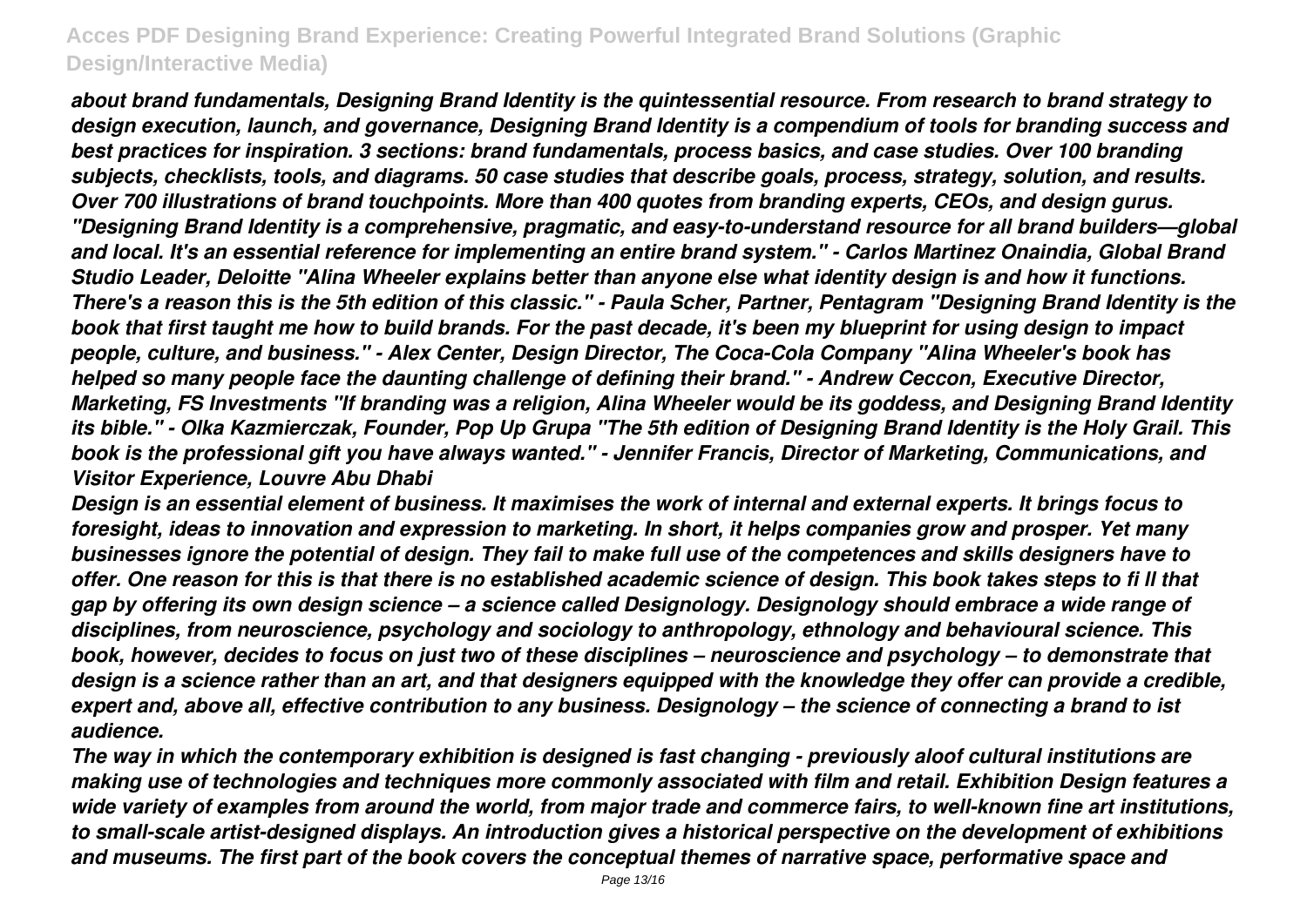*simulated experience and the second the practical concerns of display, lighting, colour, sound and graphics. Throughout are photographs, drawings and diagrams of exhibitions, including the work of such internationally renowned architects and designers as Ralph Appelbaum Associates, Atelier Bruckner, Casson Mann, Frank Gehry, Zaha Hadid, Imagination, METStudio and Jean Nouvel.*

*Managing Strategic Design emphasizes the power of design management to drive corporate strategic goals, showing how design strategies can be thoughtfully formulated and managed to improve the performance of organizations. Taking an engaging and inspiring approach, this book will help design students and graduates to apply new concepts of design management in their works and to use design strategically to achieve organizational visions and targets. This is an essential text for managers, practitioners and students. Key benefits: • Integrates design and management theory with a wealth of practical applications and examples • Framed around the ''4Ds'' model*

*User Experience Is Brand Experience*

*A guide to creating iconic brand identities*

*Essentials of Services Marketing*

*Fashion Management*

*Contemporary issues and challenges*

*Corporate Brand Design*

*Discover how the world's leading companies have added value to their company by rewiring the brand creation process Brand Rewired showcases the world's leading companies in branding and how they have added value to their company by rewiring the brand creation process to intersect strategic thinking about intellectual property without stifling creativity. Features interviews with executives from leading worldwide companies including: Kodak, Yahoo, Kraft, J.Walter Thompson, Kimberly Clark, Scripps Networks Interactive, the Kroger Company, GE, Procter & Gamble, LPK, Northlich and more Highlights how to maximize return on investment in creating a powerful brand and intellectual property portfolio that can be leveraged economically for many years to come Reveals how to reduce costs in the brand creation and legal process Illustrates how a brand strategy intersecting with an equally powerful intellectual property strategy produces a greater economic return and more rewards for the brand project leaders Innovative in its approach, Brand Rewired shows you how how leading companies are abandoning the old school research-and-development-driven innovation philosophy and evolving to a Brand Rewired approach of innovating at the consumer level, using multi-disciplinary teams to build a powerful brand and intellectual asset to maximize return on investment.*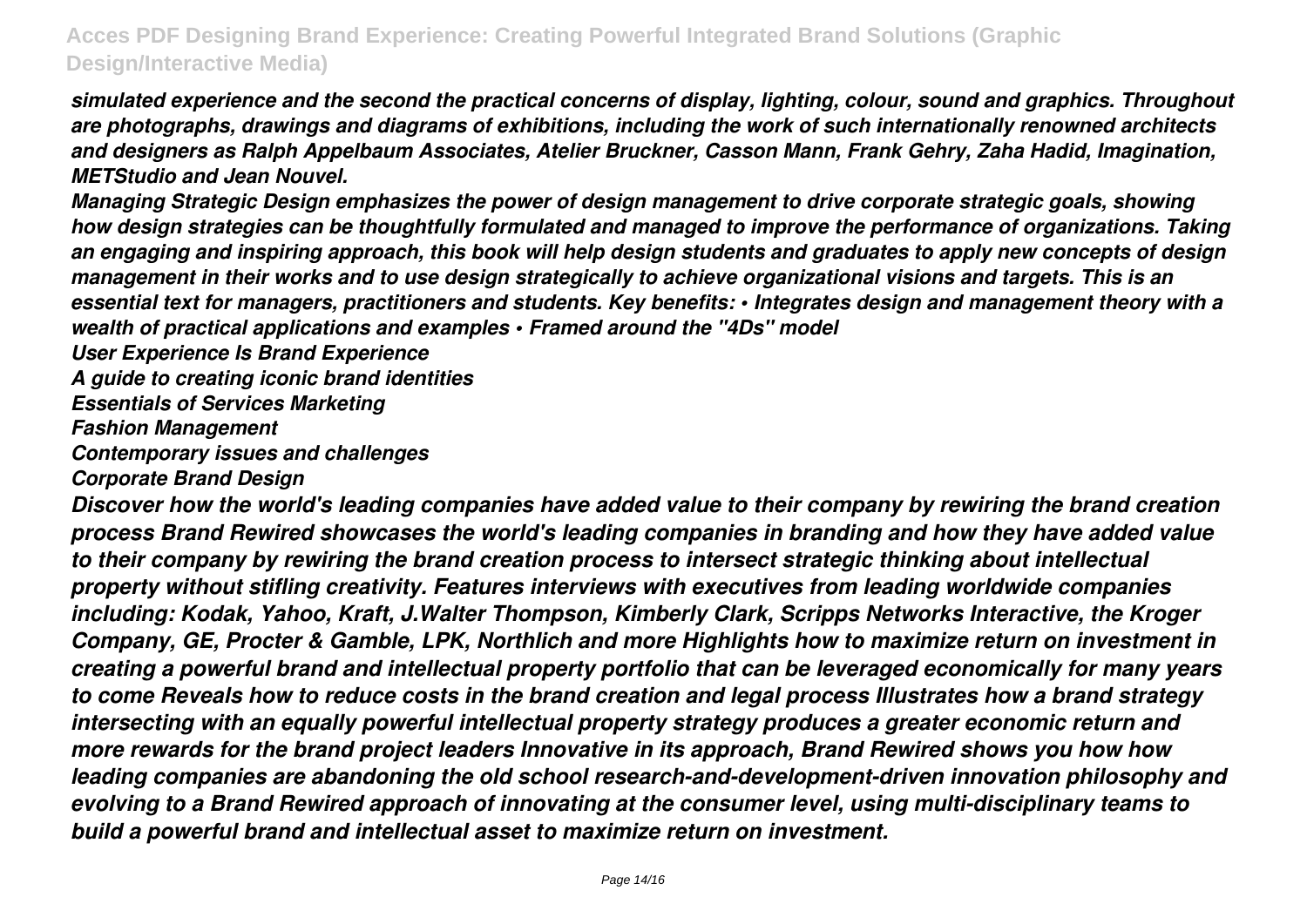*The design industry has evolved rapidly over the past decade. Effective and successful designers no longer need to just "make things," they need to be curious thinkers who understand how to solve problems that have a true impact on the world we live in and how to show the power of designing for social good. Now more than ever, the graphic design industry needs a book that teaches the foundations and theories of design while simultaneously speaking to the topics of history, ethics, and accessibility in order to make designs that are the most effective for all people.*

*In Powered by Design, educator, designer, and public speaker Renee Stevens brings a truly up to date and thoughtful approach to an introduction to graphic design. As Assistant Professor at the S.I. Newhouse School of Communication at Syracuse University, Stevens created this book to be at home equally in academia and outside of the school setting. With a conversational and approachable tone, Stevens' book is for anyone who wants to gain a more practical understanding of what graphic design is today, and the power and potential it has: from students to novice graphic designers to anyone who wants to build a solid foundation of design skills so that they can work more effectively with professional designers. Stevens covers topics such as:*

- *Choosing the right typeface*
- *Hierarchy and visual weight*
- *Creating design systems*
- *Balancing tension*
- *Visualizing data*
- *Understanding color and mood*
- *Defining a story structure*